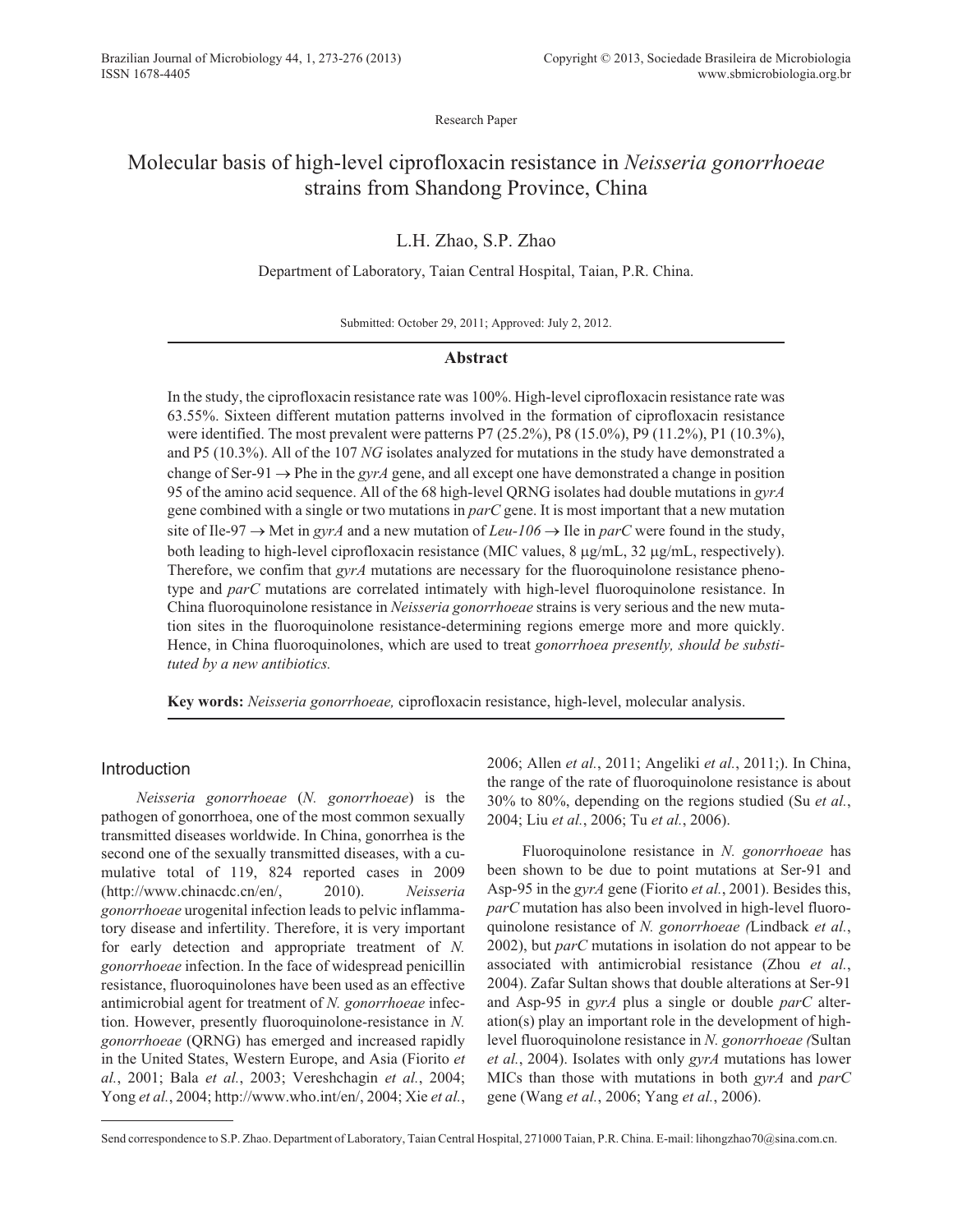In this study we investigated the occurrence of ciprofloxacin resistance among 107 isolates of *N. gonorrhoeae* collected from Shandong Province from 2007 to 2011, and analyzed the molecular basis of ciprofloxacin resistance in the *Neisseria gonorrhoeae* isolates from Shandong Province, China.

## Materials and Methods

#### Bacterial strains

107 non-duplicate isolates of *N. gonorrhoeae* were collected from patients who attended sexually transmitted disease (STD) clinics in Tai'an between June 2007 and June 2011. The age range of the patients was from 18 to 51 years (mean, 29.6 years), and the ratio of male to female patients was 1.2:1. The swab specimens were isolated initially on Thayer-Martin agar plates, then subcultured onto chocolate agar plates in a 5%  $CO<sub>2</sub>$  incubator at 35 °C for 24 to 48 h, and then identified by colony morphology, Gram stain and oxidase reaction, followed by carbohydrateutilization studies of glucose, maltose, fructose and sucrose (API NH, bioMérieux). Colonies collected from plates and supplemented with 8% skimmed milk and 10% fetal calf serum were stored at -70 °C.

#### Antimicrobial susceptibility testing

MICs of ciprofloxacin (Bayer AG, Germany) were determined by an agar dilution method with GC agar base (bioMérieux, France) supplemented with PolyViteX (bio-Mérieux, France) according to the Clinical and Laboratory Standards Institute (National Committee for Clinical Laboratory Standards, 2006). *N. gonorrhoeae* ATCC 49226 (American Type Culture Collection, USA) was used as a control. All tests were performed in triplicate. The MIC  $(\mu g/mL)$  was defined as the concentration at which no colony was detected after agar plates were incubated at 35  $\degree$ C in 5% CO<sub>2</sub> for 24 h. The criteria for ciprofloxacin resistance in *N. gonorrhoeae* isolates was MIC values  $\geq 1$  µg/mL (National Committee for Clinical Laboratory Standards, 2006). The criteria for highlevel ciprofloxacin resistance in *N. gonorrhoeae* isolates was MIC values  $\geq 4$   $\mu$ g/mL(Allen *et al.*, 2011).

#### QRDR, amplification and sequencing

The fluoroquinolone resistance-determining regions (QRDRs) were amplified with the primers designed by Primer Premier 5.0 (Premier, Canada). The forward primer for the *gyrA* gene was 5'-GAT GTA TCA ATC CGC CAC G-3' and the reverse was 5'-AGC AGT TGA CGA GCA

GTG TG-3', leading to a product of 529 bp from position 7 to 535. The PCR mixtures were composed of  $0.5 \mu L$  of each of primers (25  $\mu$ M, each), 0.5  $\mu$ L of *Ex-Taq* (5 U/ $\mu$ L) (TaKaRa Biotech., Dalian, China), 2.5 µL of 10*LA* PCR Buffer II ( $Mg^{2+}$  Free), 2.5 µL of  $MgCl_2$  (25 mM), 4 µL of  $dNTP$  mixtures (2.5 mM, each), 5  $\mu$ L of template DNA, and 9.5  $\mu$ L of the distilled water added to a final volume of 25  $\mu$ L. The PCR for the *gyrA* gene was carried out as follows: 93 °C denaturation for 2 min, followed by 35 cycles of denaturation at 93 °C for 45 s, annealing at 54 °C for 55 s and extension at 72 °C for 60 s, with final extension at 72 °C for 3 min. The forward primer for amplification of the *parC* gene was 5'-CGC TTC CCA TAC TGA TTC CAA C-3' and the reverse was 5'-TTG TGC TAC GCA ATC TCG GT-3', leading to a product of 552 bp from position 18 to 569. The PCR mixtures were composed of  $0.5 \mu L$  of each of primers (25  $\mu$ M, each), 1.0  $\mu$ L of *Ex-Taq* (5 U/ $\mu$ L) (TaKa-Ra Biotech., Dalian, China), 2.5 µL of 10LA PCR Buffer II  $(Mg^{2+}$  Free), 2.5 µL of MgCl<sub>2</sub> (25 mM), 4 µL of dNTP mixtures (2.5 mM, each), 5  $\mu$ L of template DNA, and 9.0  $\mu$ L of the distilled water added to a final volume of  $25 \mu L$ . The PCR for the *parC* gene was carried out as follows: 95 °C denaturation for 2 min, followed by 35 cycles of denaturation at 95 °C for 30 s, annealing at 52 °C for 60 s and extension at 72 °C for 60 s, with final extension at 72 °C for 2 min. The amplified fragments was purified by *Genomic DNA Purification Kit* (Promega Wizard, USA), and the PCR products were sent to Invitrogen Biotech.(Shanghai, China) for sequence analysis on an ABI373 automatic sequencer (Applied Biosystems, USA), and data were aligned with QRDR sequences for amino acids (aa) 91 to 95 of *gyrA* (GenBank accession number U08810) and aa 86 to 91 of *parC* (GenBank accession number U08907).

#### **Results**

#### Susceptibilities to ciprofloxacin

The ciprofloxacin susceptibilities of 107 Chinese gonococcal isolates were shown in Table 1. All of the 107 isolates were resistant to ciprofloxacin (MICs,  $\geq 1 \mu g/mL$ ). Of the 107 isolates tested, 68 isolates demonstrated high-level resistance to ciprofloxacin (MICs,  $\geq$  4  $\mu$ g/mL).

#### Mutation patterns in the *gyrA* and *parC* genes

Table 2 showed the mutation patterns found in *gyrA* and *parC* genes in 107 ciprofloxacin-resistant isolates. Six-

**Table 1** - Ciprofloxacin MICs for 107 Chinese *N. gonorrhoeae* isolates.

| Agent         |  |                                         |  |  | No. of strains with MIC $(\mu g/mL)$ of: |  |      | No. of highly re- $MIC50$ | MIC90 |
|---------------|--|-----------------------------------------|--|--|------------------------------------------|--|------|---------------------------|-------|
|               |  | 0.015 0.03 0.06 0.125 0.5 1 2 4 8 16 32 |  |  |                                          |  | - 64 | sistant strains $(\% )$   |       |
| Ciprofloxacin |  |                                         |  |  | 17 22 30 22 8 6 1 1                      |  |      | 68(63.55%)                | 16    |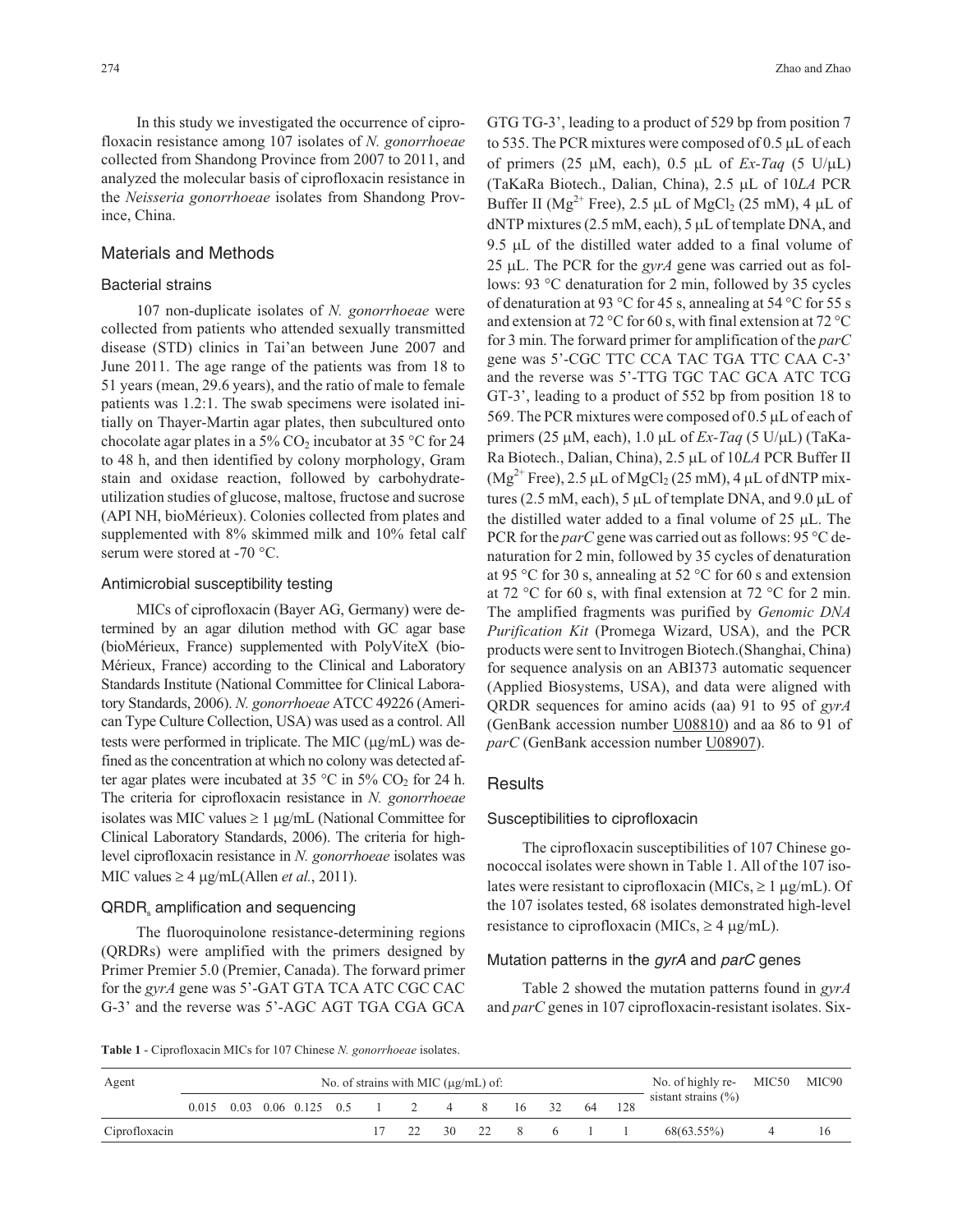| Mutation              |                                  |                   |                   |                                                                         |                    | Amino acid substitution in: |                 |                    |                 |                   |                    | No. of        | Cip MIC                                                                               |
|-----------------------|----------------------------------|-------------------|-------------------|-------------------------------------------------------------------------|--------------------|-----------------------------|-----------------|--------------------|-----------------|-------------------|--------------------|---------------|---------------------------------------------------------------------------------------|
| Pattern Phe.          |                                  |                   |                   | GyrA                                                                    |                    |                             |                 |                    | ParC            |                   |                    | strains $(%)$ | range                                                                                 |
|                       |                                  | (TCC)<br>$Ser-91$ | $Ala-92$<br>(GCA) | (GAC)<br>Asp-95                                                         | (ATC)<br>$Ile-97$  | $Gln-102$<br>(CAA)          | Asp-86<br>(GAC) | (AGT)<br>$Ser-87$  | Ser-88<br>(TCC) | (GAG)<br>$Glu-91$ | $Len-106$<br>(TTA) |               | $(\mu$ g/mL)                                                                          |
| д                     |                                  | Phe (TTC          |                   | Asn (AAC)                                                               |                    |                             |                 | Asn (AAT)          |                 |                   |                    | (1(10.3%)     | $1-2$                                                                                 |
| $\mathbb{Z}$          |                                  | Phe (TTC)         |                   | Asn (AAC)                                                               |                    |                             |                 |                    |                 | Lys (AAG)         |                    | 5(4.7%)       | $1 - 2$                                                                               |
| $\boldsymbol{\Sigma}$ | មិមិមិមិមិមិមិមិមិមិមិមិមីមីមីមី | (TTC)<br>Phe (    |                   | Asn (AAC)                                                               |                    |                             |                 |                    | Pro (CCC)       |                   |                    | $3(2.8\%)$    | $1-2$                                                                                 |
| $_{\rm p}$            |                                  | Phe (TTC)         |                   | Ala (GCC)                                                               |                    |                             |                 |                    |                 | GGGG)             |                    | 5(4.7%)       | $1 - 2$                                                                               |
| P5<br>P6              |                                  | Phe (TTC)         |                   | Ala (GCC)                                                               |                    |                             | Asn (AAC)       |                    |                 |                   |                    | $1(10.3\%)$   |                                                                                       |
|                       |                                  | (TTC)<br>Phe(     |                   | Asn (AAC)                                                               |                    |                             |                 | $\text{lle (ATT)}$ |                 |                   |                    | 2(1.8%)       |                                                                                       |
| $\rm P7$              |                                  | Phe (TTC)         |                   | Gly (GGC)                                                               |                    |                             |                 | Arg (CGT)          |                 |                   |                    | 27 (25.2%)    |                                                                                       |
| $P^8$                 |                                  | Phe (TTC)         |                   | Ala (GCC)                                                               |                    |                             |                 | Arg (CGT           |                 |                   |                    | 16 (15.0%)    | $16$<br>$-19$<br>$-19$<br>$-19$<br>$-19$<br>$-19$<br>$-19$<br>$-19$<br>$-19$<br>$-19$ |
|                       |                                  | Phe (TTC)         |                   | Ala (GCC)                                                               |                    |                             | Asn (AAC)       |                    |                 |                   |                    | $12(11.2\%)$  |                                                                                       |
| P10                   |                                  | Phe (TTC)         |                   | Gly (GGC)                                                               |                    |                             | Asn (AAC)       |                    |                 |                   |                    | $8(7.5\%)$    |                                                                                       |
| $\overline{E}$        |                                  | Phe (TTC)         |                   | Ala (GCC)                                                               |                    |                             |                 | Arg (CGT)          |                 | Ala (GCG)         |                    | $(0.9\%)$     | 64                                                                                    |
| P12                   |                                  | Phe (TTC)         | Pro (CCA)         |                                                                         |                    |                             |                 |                    |                 |                   |                    | $(0.9\%)$     | 12                                                                                    |
| P <sub>13</sub>       |                                  | Phe (TTC          | Pro (CCA)         | Gly (GGC)                                                               |                    |                             |                 | Arg (CGT)          |                 |                   |                    | $(0.9\%)$     | 32                                                                                    |
| P14                   |                                  | (TTC)<br>Phe(     |                   | Ala (GCC)                                                               | Met (ATG)          |                             |                 |                    | Pro (CCC)       |                   |                    | $(0.9\%)$     | $\infty$                                                                              |
| P <sub>15</sub>       |                                  | Phe (TTC)         |                   | Ala (GCC)                                                               |                    | His (CAC)                   | Asn (AAC)       |                    |                 |                   |                    | (0.9%         | 16                                                                                    |
| P <sub>16</sub>       |                                  | Phe (TTC)         |                   | Ala (GCC)                                                               |                    |                             |                 | Arg (CGT)          |                 |                   | $\rm{lle}\,(ATA)$  | (0.9%         | 32                                                                                    |
|                       |                                  |                   |                   | Abbreviations: Cip, ciprofloxacin; r, resistant; h, high-level resistan | t; Phe, Phenotype. |                             |                 |                    |                 |                   |                    |               |                                                                                       |

 $C<sub>1</sub>$ 

teen different mutation patterns were characterized. Seven mutation sites were found on the *gyrA* gene, leading to seven amino acid changes. Twelve mutation sites were found on the *parC* gene, leading to nine amino acid changes. Three silent mutations in codons 104 (TAT to TAC), 129 (GCG to GCA), and 131 (CTC to CTG) of *parC* genes were detected. These silent mutations occurred in 60 QRNG strains (56.1%).

## **Discussion**

Nowadays, in China, fluoroquinolones have been continually used to treat infections caused by *N. gonorrhoeae* despite widespread resistance*.* The continued use of fluoroquinolone antibiotics results in a substantial of fluoroquinolones resistant *N. gonorrhoeae* strains and raises the possibility that horizontal gene transfer is an important mechanism for the acquisition of resistance (Loubna *et al.*, 2010).

In this study the ciprofloxacin resistance rate was 100%. High-level resistance to ciprofloxacin (MICs,  $\geq$  $4 \mu g/mL$ ) was  $63.55\%$  (Table 1). Therefore, this antibiotic should not be recommended for treatment of gonococcal infections in the Shandong Province, China. In this study sixteen different mutation patterns involved in the formation of ciprofloxacin resistance were identified. The most prevalent were patterns P7 (25.2%), P8 (15.0%), P9 (11.2%), P1 (10.3%), and P5 (10.3%), which differed from those reported in other countries and regions (Vereshchagin *et al.*, 2004; Yong *et al.*, 2004; Angeliki *et al.*, 2011;). All of the 107 *NG* isolates analyzed for mutations in the study have demonstrated a change of Ser-91  $\rightarrow$  Phe in the *gyrA* gene, and all except one have demonstrated a change in position 95 of the amino acid sequence. All of the 68 high-level QRNG isolates in the study had double mutations in position 91 and 95 in *gyrA* gene combined with a single or two mutations in *parC* gene (Table 2). It is most important that a new mutation site of Ile-97  $\rightarrow$  Met in *gyrA* and a new mutation of *Leu-106*  $\rightarrow$  Ile in *parC* were found in this study, both leading to high-level ciprofloxacin resistance (MIC values,  $8 \mu g/mL$ ,  $32 \mu g/mL$ , respectively) (Table 2). It shows that in China fluoroquinolone resistance in *Neisseria gonorrhoeae* strains is very serious and that the new mutation sites in the fluoroquinolone resistance-determining regions emerge more and more quickly. Therefore, in China fluoroquinolones, which are used to treat gonorrhoea presently, should be substituted by a new antibiotics.

## Acknowledgments

Tai'an central hospital (Tai'an, China) financed this research.